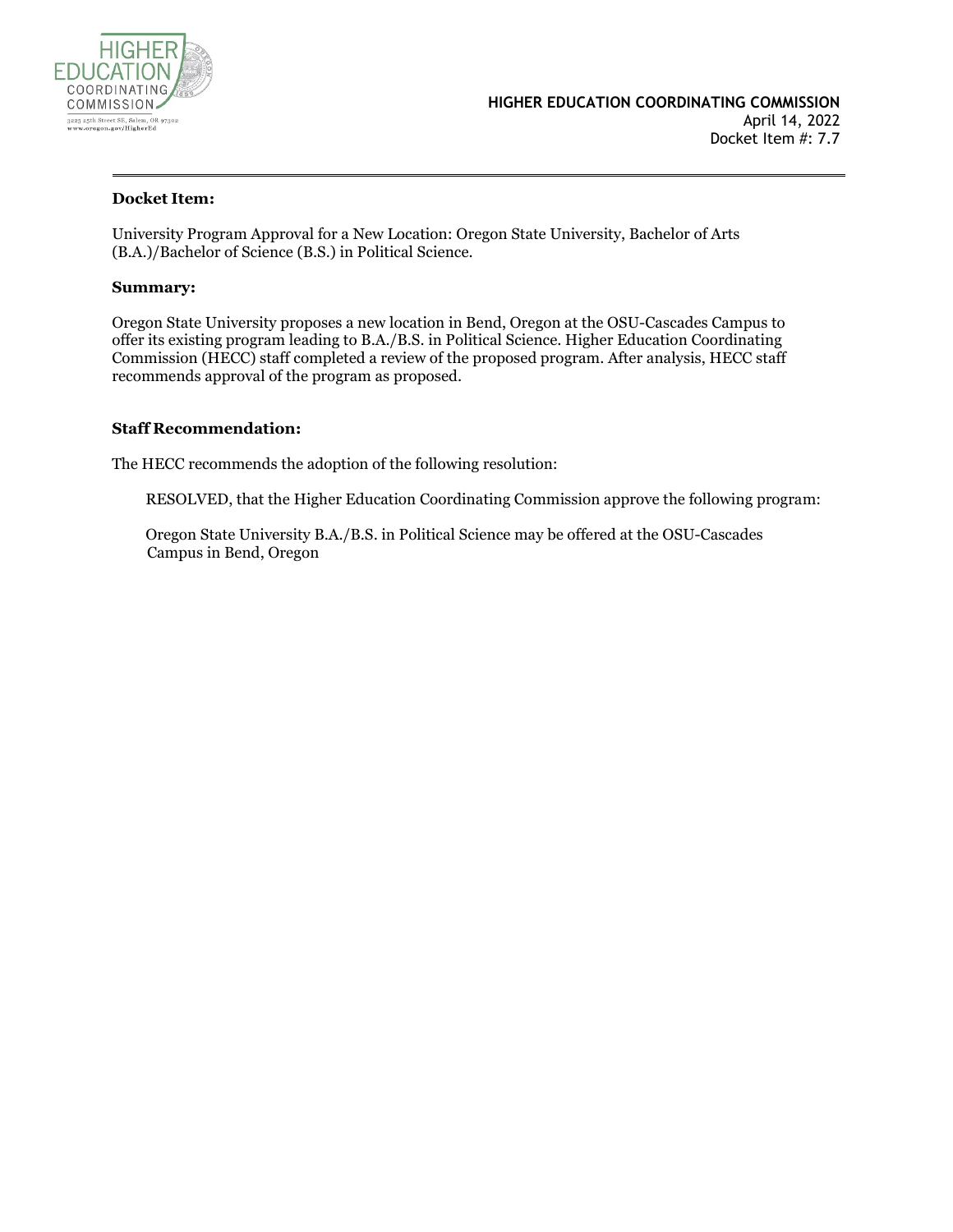

# **Proposal for Delivery of an Existing Program to a New Location**

## **1. Program Description**

## **a. Program title, level, and delivery sites.**

BA and BS in Political Science is currently delivered at the OSU Corvallis campus. This proposal seeks to extend the program to OSU Cascades.

#### **b. Department and school/college that would offer the program. Include the name of the institution program coordinator.**

The program is offered by the School of Public Policy in the College of Liberal Arts at Oregon State University. The program coordinator is Dr. David Bernell.

### **c. Briefly describe the academic program. List all course titles, including number of credits.**

Political Science is the systematic study of politics wherever it takes place - in governmental institutions, the international arena, and civil society. The Political Science undergraduate degree has options in law and politics, international affairs, or environmental and energy politics. These options are not required but are beneficial to students as they give a depth of preparation in content areas that lead to a variety of opportunities for employment and graduate studies. Graduates will be prepared to comprehend the basic structure and processes of government systems and its theoretical underpinnings, analyze political problems, arguments, information, and theories, and apply methods appropriate for accumulating and interpreting data pertaining to the discipline of Political Science.

#### **Foundations Courses – 12 credits**

*Select three courses from the following for 12 credits* PS 201, Introduction to the United States Government and Politics PS 204, Introduction to Comparative Politics PS 205, Introduction to International Relations PS 206, Introduction to Political Thought

#### **Methods/Writing Intensive Course** – **4 credits**

PS 300, Research Methods

#### **Upper Division Subfield Courses – 12 credits**

*Select one course from at least three of the four following subfields for 12 credits* **Subfield 1:** American national government and politics, to include the judiciary, state and local government, public policy, public administration PS 311, Congressional Politics PS 312, Presidential Politics

PS 313, Campaign and Elections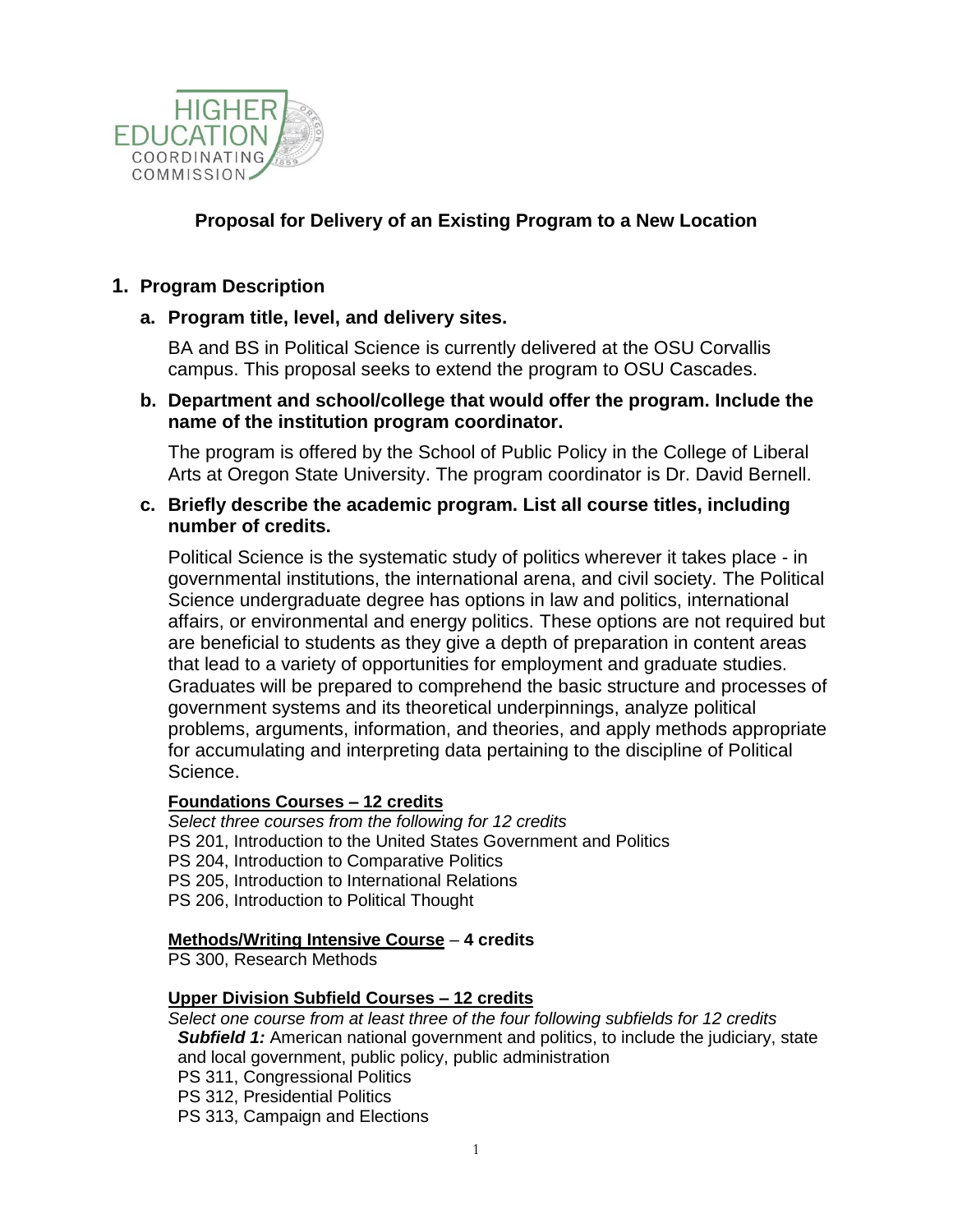- PS 314, Interest Group Media Politics
- PS 315, The Politics of Media
- PS 317, Gender and Politics
- PS 321, Constitutional Law: Government Powers and Constraints
- PS 322, Constitutional Law: Civil Rights and Liberties
- PS 323, Constitutional Law: Rights of the Accused
- PS 326, Judicial Process and Politics
- PS 331, State and Local Politics
- PS 371, Public Policy Problems
- PS 374, Sustainable Living: Practices and Policies
- PS 375, The Civil Rights Movement and Policies
- PS 455, The Politics of Climate Change
- PS 473, US Energy Policy
- PS 475, Environmental Politics and Policy
- PS 476, Science and Politics
- PS 477, International Environmental Politics and Policy
- PS 478, Renewable Energy Policy

#### *Subfield 2: Comparative Politics*

- PS 341, European and EU Politics
- PS 343, Russian Politics
- PS 344, Latin American Politics
- PS 345, Politics of Developing Nations
- PS 348, Chinese Politics
- PS 350, Japanese Politics
- PS 441, Democratization
- PS 446, East Asian Political Economy

#### *Subfield 3: International Relations*

**PS 351, American Foreign Policy**  PS 356, International Politics of Asia Pacific PS 454, International Law and Organizations PS 455, The Politics of Climate Change PS 457, US-China Relations PS 458, International Political Economy PS 470, Global Food Politics and Policy PS 477, International Environmental Politics and Policy

#### *Subfield 4: Political Philosophy:*

**PS 361, Classical Political Thought**  PS 362, Modern Political Thought PS 363, General and Race in American Political Thought PS 365, American Political Thought PS 461, Environmental Political Theory

#### **Upper Division Political Science (PS) courses – 24 credits**

*Select 24 credits of additional upper-division political science courses*

#### **Baccalaureate Core, Option, or General Elective Credits – 128**

**Total – 180 credits**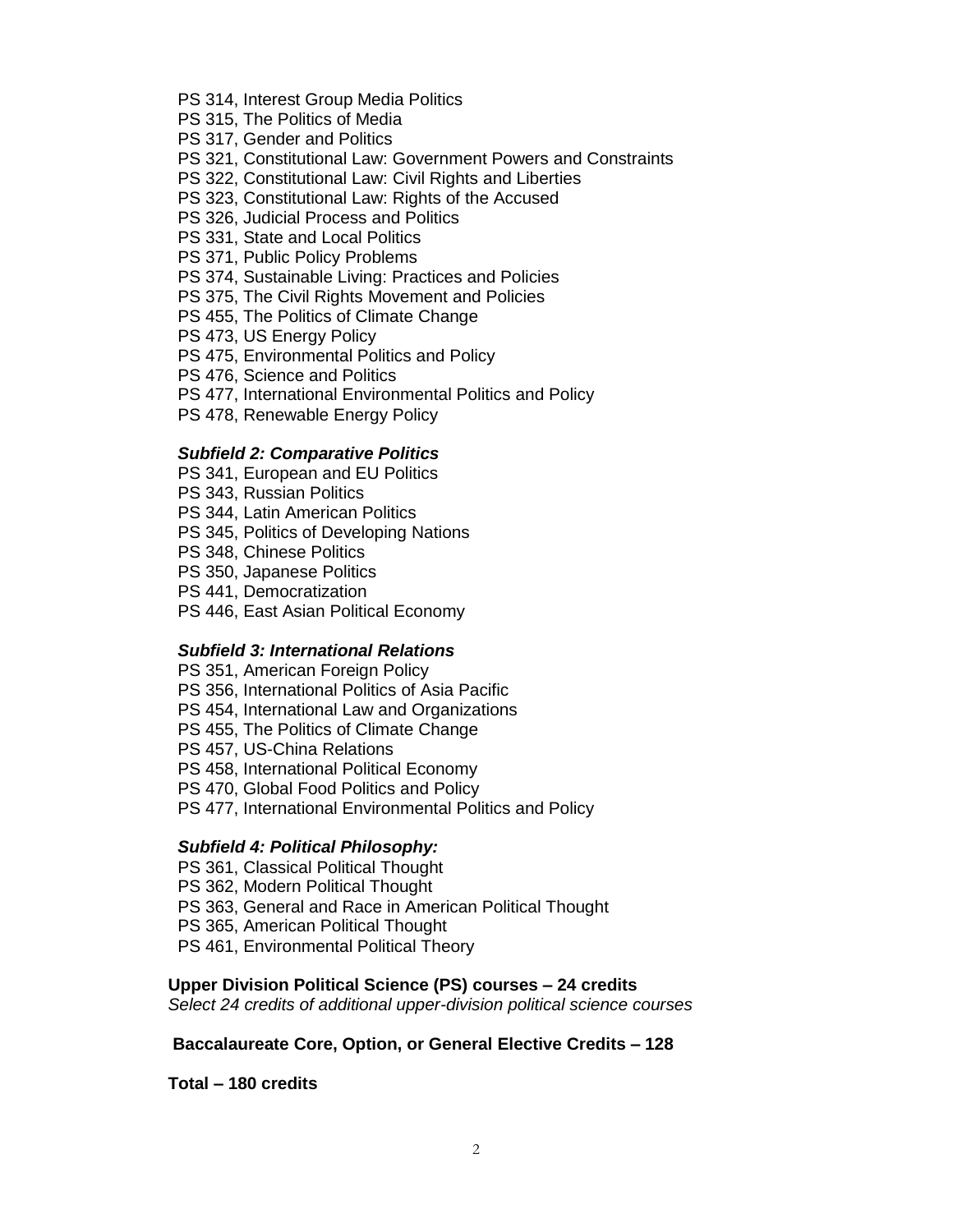## **d. Indicate in what ways the proposed program at the new location(s) will differ from the on-campus program.**

The program at OSU-Cascades will not differ from that of OSU-Corvallis. The curriculum, catalog description, and degree learning outcomes and assessment plan will be aligned across campuses. All courses needed to complete the major will be offered face-to-face though the full complement of courses cannot be offered at the OSU-Cascades. There will be sufficient courses offered at the OSU-Cascades campus for students to meet all degree requirements.

## **e. List any special requirements or prerequisites for admission to the program at the new location(s).**

None

**f. Is there an accrediting agency or professional society that has established standards for this program? If so, is the program currently accredited? If accredited, what steps would be needed to accredit the program at the proposed new location(s)?**

None

## **g. Provide evidence of consultation with other public universities regarding non-duplication of similar programs offered in the same region, or ones that will cause undue hardship to another public university.**

An Early Alert notification was on the April 2021 agenda for the Statewide Provost's Council. As a result of that process, we are not aware of any undue hardship to another public university.

# **2. Demand**

# **a. List any similar programs offered at the proposed or nearby location(s).**

All public universities in Oregon with a comprehensive liberal arts program offer a degree in Political Science: University of Oregon, Easter Oregon University, Southern Oregon University, Western Oregon University, and Portland State University. The synergy created by the Political Science degree programs in the state of Oregon will provide accessible educational opportunities for all regions of the state. The political science undergraduate programs statewide are complimentary as regional schools as well as and contribute to the health of their regional economies and communities.

# **b. Provide evidence of need for the program at the new location(s).**

The central Oregon region has one of the fastest population growth rates in the country. The extension of the Political Science BA/BS to OSU-Cascades will meet the increasing educational demands of the region. Freshman who attend public universities typically do so within 50 miles of home. The creation of the BA/BS in Political Science degree at Cascades will expand accessibility to higher education and serve a greater number of first-generation students, under-served students, and adults seeking career advancement. These students are most often place-bound and seek higher education closer to their current residence and employment.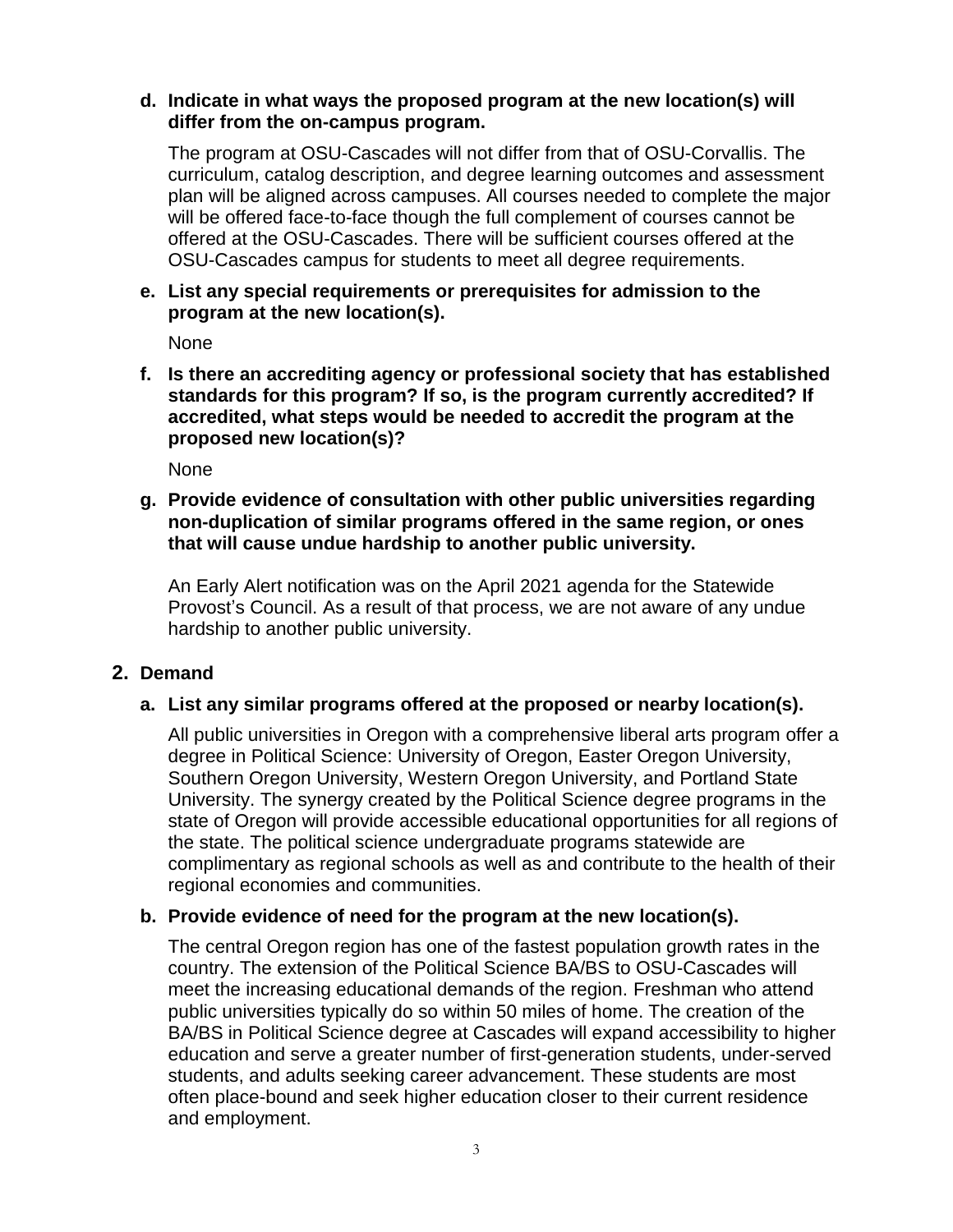**c. Estimate enrollment and number of graduates over the next five years. Will any enrollment limitation be imposed? If so, how will those to be enrolled be selected?**

| <b>Anticipated Enrollment</b> |    |                                                                                                           |     |           |  |  |
|-------------------------------|----|-----------------------------------------------------------------------------------------------------------|-----|-----------|--|--|
|                               |    | $1^{st}$ Year   2 <sup>nd</sup> Year   3 <sup>rd</sup> Year   4 <sup>th</sup> Year   5 <sup>th</sup> Year |     |           |  |  |
| 12                            | 18 | 24                                                                                                        | 30  | 36        |  |  |
| <b>Anticipated Graduation</b> |    |                                                                                                           |     |           |  |  |
|                               |    |                                                                                                           | . . | $\cdot$ . |  |  |

|       | $1st$ Year   2 <sup>nd</sup> Year   3 <sup>rd</sup> Year   4 <sup>th</sup> Year   5 <sup>th</sup> Year |    |    |  |
|-------|--------------------------------------------------------------------------------------------------------|----|----|--|
| 1 E . |                                                                                                        | າາ | 30 |  |

The estimate of enrollment was completed using data from trends in completions from Hanover Research. The estimate of the first five years of enrollment was also based on historical growth trends for new programs at OSU-Cascades.

# **3. Personnel**

## **a. List qualifications of faculty (regular and/or adjunct) who will be involved in delivering the program to the proposed location(s).**

Current faculty at OSU Cascades are vetted for their credentials by the OSU Corvallis faculty. Faculty are required to hold a minimum of a master's degree with a PhD preferred.

A part-time instructor will be hired to teach three courses in the major and act as initial program coordinator. In 2023, a search will be conducted for a full-time 9 month instructor to take on the role of Cascades program coordinator for Political Science and will teach 5-6 course in the program.

The full complement of courses needed to complete the Political Science major can be fulfilled with a full time and limited number of part-time faculty. The program coordinator will assist the Dean of Academic Affairs in rolling out courses and hiring additional faculty.

## **b. Estimate the number and type of support staff needed to provide the program at the new location(s).**

0.5 FTE academic advisor No other support staff needed

# **4. Other Resources**

**a. Describe facilities (e.g., buildings, labs, equipment) necessary to offer the program at the new location(s).**

Library, space, and facilities have been deemed to be adequate by the appropriate OSU library staff and OSU Space Management.

## **b. Indicate how library needs will be met.**